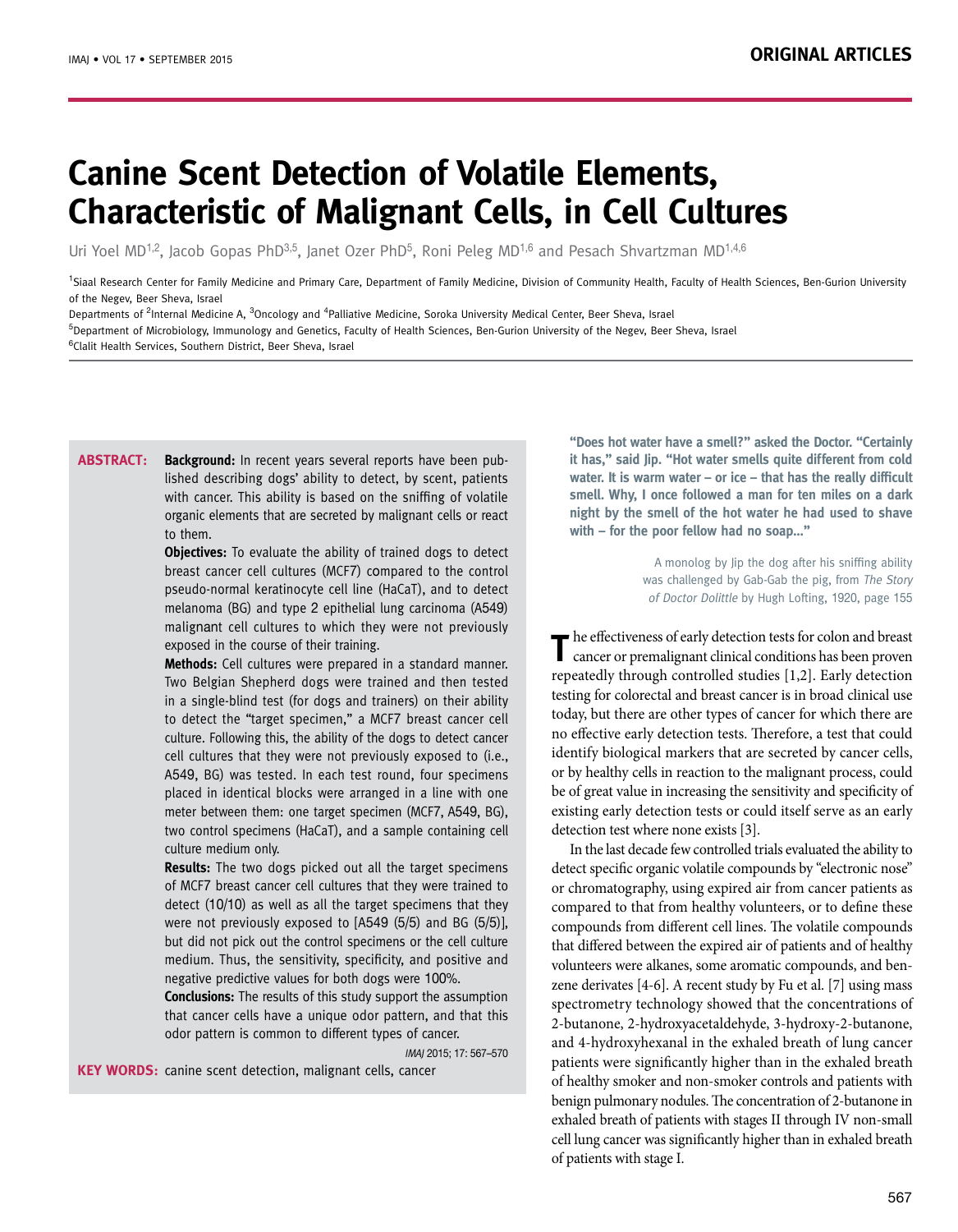The idea of using a dog's olfactory sense for the early detection of cancer was first raised by Williams and Pembroke [8] and reported in *The Lancet* in 1989. These authors described the case of a patient who visited the clinic because her dog showed a particular interest in a skin nevus she had. Following its excision the pathological examination revealed malignant melanoma. Few studies have reported the results of a systematic assessment of the ability of dogs to detect different types of cancer by smelling [3,9-12].

The present study was designed to address two key issues arising from previous studies that dealt with the ability of dogs to detect volatile elements associated with cancer. The first is whether the source of the odor pattern is in the cancer cells themselves or is a reaction of healthy cells to the malignant process. The second is whether there are volatile elements that are common to different types of cancer.

# **MATERIALS AND METHODS**

## **Cell cultures**

The dogs were trained using cell cultures of breast cancer MCF7 (ATCC, HEB-22) cells (target specimens) compared to the pseudo-normal keratinocyte cell line HaCaT (CLS-HaCaT-DKFZ), which does not have malignant potential in laboratory animals (control specimens). The cell cultures were prepared in Prof. Gopas laboratory in the Faculty of Health Sciences of Ben-Gurion University of the Negev. The cell culture medium used was DMEM+10% heat-inactivated fetal calf serum + penicillin/streptomycin, purchased from Biological Industries, Beit HaEmek, Israel. The cell number in all cell cultures (target and control) was 106. The cell cultures were prepared in cell culture plates with a diameter of 5 cm. The volume of medium in all plates was 5 ml. The cell cultures were stored at  $4^{\circ}$ C, up to 24 hours, until the training began. Cell cultures were used only for one day of training. Cell cultures from type 2 epithelial lung carcinoma (A549 ATCC CCL-185) and melanoma (BG) [13] that were used in the testing stage (see below) were prepared using the same techniques and conditions.

# **Dogs and training procedures**

Two female Belgian Shepherd dogs were trained by licensed dog trainers with experience in training dogs to detect explosives and to identify people who need to be singled out in a group. The trainers chose the dogs based on their proven success in previous missions. One was a 5 year old dog of the Groenendael type, and the other, of the Malinois type, was 2½ years old. Their training lasted for 6 months, January to June 2011, in two training phases with a rest interval of 3 months in between. During the training the dogs were kept under appropriate conditions with veterinarian surveillance, as required. Training took place in a kennel with a dirt surface. The target and control specimens were placed in identical concrete blocks, which were laid out so that neither dog could get to the specimen. The blocks were arranged in a straight line at one meter intervals. During each search round for the target specimens the dogs were accompanied by a trainer who ordered them to search for the target specimens using the words "search" or "where." During the search the dogs were either tied to a leash or were free but kept next to the trainer at his discretion, based on the dog's behavior on any given training day. The guiding principal for training the dogs was continuous positive reward, i.e., the dogs were allowed to play with a tennis ball or were given food for a correct detection. In the first phase the dogs were trained to detect the smell of the target specimens that were presented to them and hidden in different places in the training site. In the second phase the dogs had to identify the target specimen when they had also been presented with a specimen that contained cell culture medium without cells (the correct of the two); in the third phase they had to differentiate between the target and control specimens in the same fashion. When the dogs reached the level where they no longer made incorrect decisions on the two choices, they progressed to the training phase in which the study tests were implemented. In this phase they had to detect the target specimen from among four specimens that included, in addition to the target specimen, two control specimens and one sample with cell culture medium without cells, to ensure that the dogs were not detecting the target specimens "by exclusion."

# **Classification of the dogs' reactions**

During the training period and the test stage the dogs learned the course they were expected to follow when they tried to detect the target specimen from among the others. They were trained to sniff all the specimens before they marked the target one. If no specimen was detected at the end of one round of sniffing the dogs were allowed a second round. A correct detection was defined as: (i) identification of the target specimen by sitting or lying down in front of the block that contained the specimen, or (ii) sniffing while ignoring the control specimen. An incorrect detection was defined as: (i) identification of the control specimen as the target specimen, (ii) sniffing without sitting or lying down in front of the target specimen, or (iii) unclear behavior on the part of the dog.

# **The test**

When the dogs succeeded in detecting the target specimen consistently it became possible to test their ability to detect the target specimen in an objective manner. A test was conducted on one day at the training site. In every test round four specimens were arranged in a row of identical blocks placed one meter apart. The specimens included the target specimens (MCF7, A549, BG), two control specimens (HaCaT), and a specimen that contained cell culture medium only. At the end of each round the specimens and the placement within the row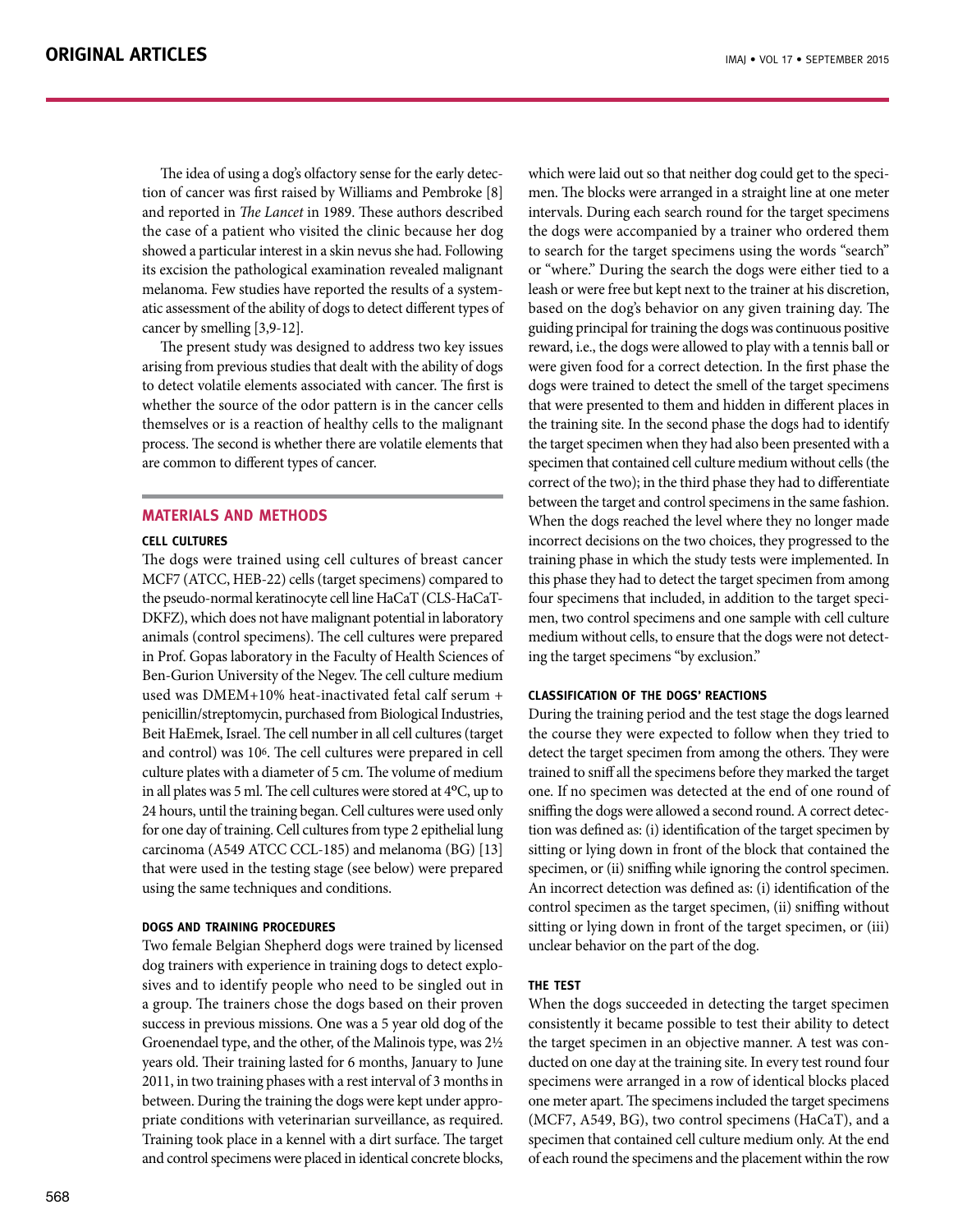were changed. Arrangement of the specimens before each test round took place beyond the field of view of both the dogs and the trainer. When allowed to do so the dog and trainer started out on the detection round. After detection of a specimen and confirmation from the study coordinator, who had arranged the specimens and stayed in a corner of the kennel, that the identification was correct the dog was rewarded as described above. Each dog's ability to detect correctly was tested separately. Breaks for rest and drink were taken, as deemed necessary by the trainer. During the course of the test each dog made the following detection rounds: (i) ten rounds to detect the target specimen they were trained to identify (cell cultures of MCF7 cancer cells), (ii) five rounds to detect each of the target specimen they were not exposed to during training (A549, BG), and (iii) a single round in which there were three control specimens, one sample with nutrient medium, and no target specimens. In all, there were 21 detection rounds for each dog.

# **RESULTS**

The specimen arrangement for the test round was single blind, i.e., for the dog trainer and the dogs. Both dogs marked all target specimens as positive in all ten rounds in which there were MCF7 breast cancer cell cultures (10/10) and did not mark any of the control specimens or the cell culture medium as positive. The dogs did identify all target specimens in the rounds in which they were type 2 epithelial lung cancer (A549) (5/5) and all the rounds in which the target specimens were melanoma BG (5/5). In these cases they did not select any of the control specimens or the cell culture medium as positive. The two dogs also did not select any specimen as positive in the lone round in which only control specimens and nutrient medium without any target specimens were presented.

Thus, the sensitivity, specificity, and positive and negative predictive values for both dogs for the detection of positive and negative specimens was 100%. Both dogs were particularly hesitant in making their selections in the round in which the target specimens were cells that they had not been trained to detect (A549, BG). Although the level of accuracy in detecting these specimens was also 100%, there was a clear difference in the dogs' decisiveness in these rounds compared to the round with MCF7 as the target specimen.

# **DISCUSSION**

In the present study, we tested the ability of dogs to detect cancer cell culture specimens in comparison with control specimens. The two trained dogs demonstrated a 100% ability to detect the target cell culture [MCF7 breast cancer cultures, type 2 epithelial lung carcinoma cells (A549) and melanoma (BG) cells] while the expected success rate would be  $0.25^n$  (n = number of search rounds). Their success rate did not differ for the cell culture for which they were trained and for cell cultures that were presented to them without any previous training.

This study has several limitations. First, the presence of the study coordinator, who arranged the cell specimens, in the kennel during the test could have influenced the detection of the target specimens. However, there was no eye contact with the study coordinator until the dogs had detected the specimens. Second, we assessed only one concentration of cell cultures. Accordingly, it is impossible to propose a certain "smell threshold" for the dogs' detection ability. The most important limitation is the question of the generalizability of this study, which was conducted on cell cultures only, to human studies based on the olfactory ability of dogs for the early detection of cancer.

Studies to date that evaluated the ability of dogs to detect, by sniffing, volatile elements secreted from malignant tumors have raised four main issues:

- • Do dogs actually have the ability to detect malignant tumors by smelling expired air, stool, or urine?
- • Do different types of cancer have unique odor patterns so that dogs trained to detect a specific type of cancer would not be able to detect the smell of another?
- Are volatile elements that the dogs detect secreted by the malignant cells themselves or as a reaction to them?
- The issue of generalizability, i.e., under the assumption that the dogs do, indeed, have the ability to detect volatile organic elements, can this ability be exploited as a complementary or unique screening method for early cancer detection?

Three of the controlled trials that were published to date demonstrated success in detecting specimens taken from cancer patients in comparison to controls. McCullen et al. [3], in a study of four trained dogs, reported sensitivity and specificity rates of 99% for the detection of samples of expired air from lung cancer patients, and sensitivity and specificity rates of 88% and 98%, respectively, for the detection of breast cancer patients. Furthermore, there was no difference in the dogs' ability to detect target specimens from patients with early-stage cancer compared to advanced cancer [3]. Similarly, Horvath and team [10], in a study of the ability of a single dog trained for one year to detect ovarian cancer in pathology specimens, reported sensitivity and specificity rates of 100% and 97.5%, respectively [10]. Sonoda and co-authors [11] who studied dogs' ability to detect colon cancer from expired air and stool specimens reported a sensitivity rate above 90% and a specificity rate of 99% for both types of specimens. These controlled studies, taken together with the results of the present study, provide definitive proof for the contention that dogs can detect different types of cancer by sniffing the volatile elements secreted by the tumor cells or in reaction to them. In studies that found a lower detection rate, such as the study by Willis et